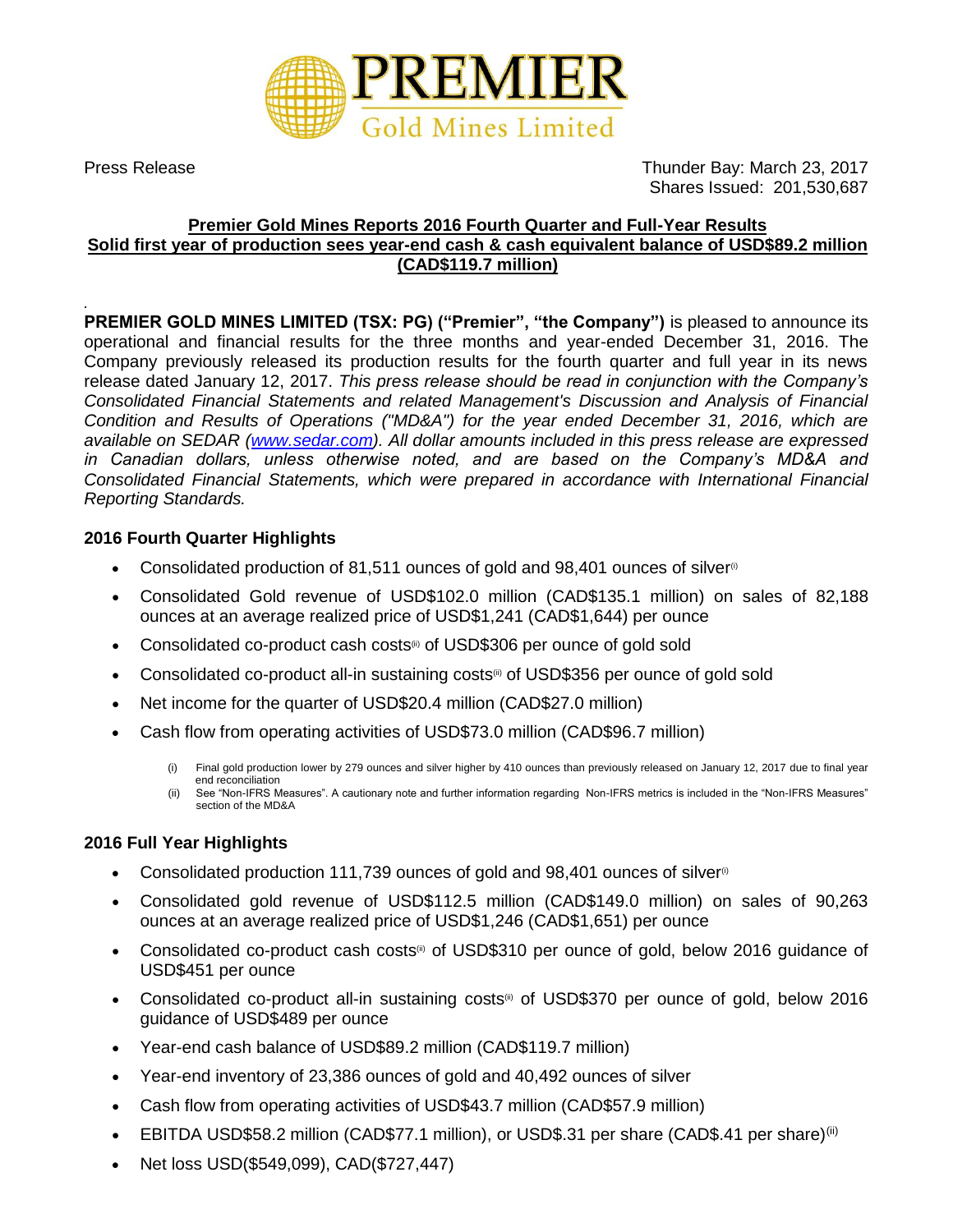- (i) Final gold production lower by 279 ounces and silver higher by 410 ounces than previously released on January 12, 2017 due to final year end reconciliation
- (ii) See "Non-IFRS Measures". A cautionary note and further information regarding Non-IFRS metrics is included in the "Non-IFRS Measures" section of the MD&A

#### **2016 Financial Highlights – For the three months and year ended December 31, 2016**

2016 was Premier's first year as a producer, with the fourth quarter being Premier's first full quarter of production. Continued strong performance at South Arturo, and the addition of the Mercedes Mine during the fourth quarter, led to increased production and substantial cash flow for both the fourth quarter and the full year. 2016 gold production of 111,739 ounces exceeded the Company's guidance of 100,000-110,000 ounces for the year.

At December 31, 2016, the Company remained in a strong financial position with cash and cash equivalents of USD\$89.2 million (CAD\$119.7 million) compared to USD\$31.3 million (CAD\$42.1 million) at September 30, 2016. At year-end the Company also carried precious metals inventories of 23,386 ounces gold and 40,492 ounces silver.

| Millions CAD\$, except<br>for earnings/(loss) per<br>share <b>I</b> <sup>+</sup> | Three months<br>ended<br>December 31.<br>2016 | Twelve<br>months ended<br>December 31,<br>2016 | Millions USD \$, except for<br>earnings/(loss) per share | Three months<br>ended<br>December 31.<br>2016 | <b>Twelve</b><br>months ended<br>December 31,<br>2016 |                  |
|----------------------------------------------------------------------------------|-----------------------------------------------|------------------------------------------------|----------------------------------------------------------|-----------------------------------------------|-------------------------------------------------------|------------------|
| Revenue                                                                          | 136.6                                         | 150.5                                          | Revenue                                                  | 103.1                                         |                                                       | 113.6            |
| Gross profit                                                                     | 40.3                                          | 43.7                                           | Gross profit                                             | 30.4                                          |                                                       | 33.0             |
| EBITDA (i)(ii)                                                                   | 96.8                                          | 77.1                                           | EBITDA (i)(ii)                                           | 73.1                                          |                                                       | 58.2             |
| Net income $\setminus$ (loss)                                                    | 27.0                                          | (0.7)                                          | Net income\ (loss)                                       | 20.4                                          |                                                       | (0.5)            |
| Earnings \ (loss) per share                                                      | 0.16                                          | 0.00                                           | Earnings \ (loss) per share                              | 0.12                                          |                                                       | 0.00             |
| Change in cash                                                                   | 77.6                                          | 46.6                                           | Change in cash                                           | 57.8                                          |                                                       | 34.7             |
| Millione CADC                                                                    | Fax the coast of                              | Fax the consul                                 | .<br>$\cdots$                                            |                                               |                                                       | E = = 41 = - - - |

| Millions CAD\$<br>$\ddotsc$         | For the year<br>ended<br>December<br>31.2016 | For the year<br>ended<br><b>December</b><br>31, 2015 | Millions USD\$                      | For the year<br>ended<br><b>December</b><br>31.2016 | For the year<br>ended<br><b>December</b><br>31, 2015 |
|-------------------------------------|----------------------------------------------|------------------------------------------------------|-------------------------------------|-----------------------------------------------------|------------------------------------------------------|
| EBITDA (i)(ii)                      | 77.1                                         | 20.4                                                 | EBITDA (i)(ii)                      | 58.2                                                | 16.0                                                 |
| Cash flow from operating activities | 57.9                                         | (19.6)                                               | Cash flow from operating activities | 43.7                                                | (15.3)                                               |
| Cash and cash equivalents           | 119.7                                        | 73.1                                                 | Cash and cash equivalents           | 89.2                                                | 52.8                                                 |

(i) Earnings before interest, tax, depreciation and amortization

(ii) See "Non-IFRS Measures". A cautionary note and further information regarding Non-IFRS metrics is included in the "Non-IFRS Measures" section of the MD&A

Capital expenditures during the fourth quarter were USD\$5.5 million (CAD\$7.3 million) and exploration, evaluation and pre-development expenses were USD\$8.3 million (CAD\$11.1 million). Capital expenditures during the year were USD\$37.1 million (CAD\$49.8 million) and exploration, evaluation and pre-development expenses were USD\$26.2 million (CAD\$34.7 million).

Strong operating results from both mines contributed to an EBITDA<sup>(ii)</sup> of USD\$73.1 million (CAD\$96.8 million) for the fourth quarter and USD\$58.2 million (CAD\$77.1 million) for the year. Net income of USD\$20.4 million (CAD\$27.0 million) was reported for the fourth quarter, Premier's first full quarter of production. A net loss of USD\$0.5 million (CAD\$0.7 million) was recorded for the year due primarily to the expensing of exploration expenditures and depletion, depreciation and amortization.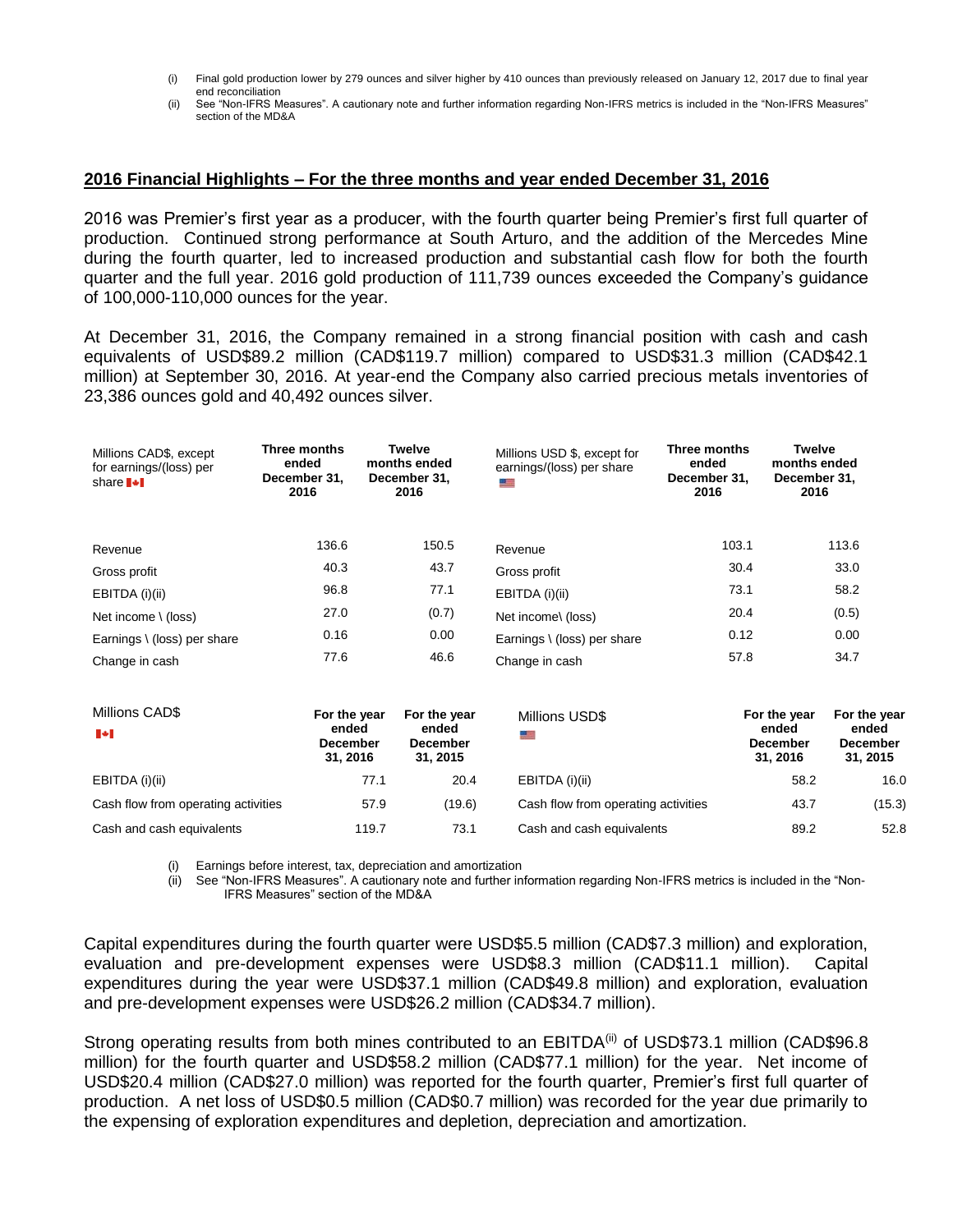## **2016 Operational Highlights – For the three months and year ended December 31, 2016**

### **South Arturo**

The South Arturo Mine, which is 40% owned by Premier and is operated by joint venture partner Barrick Gold, was brought into production in Q3-2016 and has been a solid performer with industry-low production costs. The mine achieved commercial production on August 1, 2016 and has exceeded production guidance primarily due to revised scheduling of ore through the roaster and positive grade reconciliation.

#### **South Arturo Operating Results**

| in CAD \$, unless otherwise stated |  |
|------------------------------------|--|
|------------------------------------|--|

| in CAD \$, unless otherwise stated                                   |               | Three months<br>ended<br>December 31,<br>2016 | <b>Twelve</b><br>months ended<br>December 31,<br>2016 |
|----------------------------------------------------------------------|---------------|-----------------------------------------------|-------------------------------------------------------|
| Ore milled                                                           | tonnes        | 213,346                                       | 330,415                                               |
| Gold produced                                                        | ounces        | 59,030                                        | 89,258                                                |
| Gold sold                                                            | ounces        | 67,569                                        | 75,644                                                |
| Average gold grade                                                   | grams/tonne   | 9.48                                          | 9.27                                                  |
| Average gold recovery rate                                           | $\frac{0}{0}$ | 90.8                                          | 90.6                                                  |
| Revenues and realized prices <sup>■</sup>                            |               |                                               |                                                       |
| Gold revenue                                                         | 000s          | 111,587                                       | 125,499                                               |
| Average realized gold price (i, ii)                                  | \$/ounce      | 1,651                                         | 1,659                                                 |
| Non-IFRS Performance Measures                                        |               |                                               |                                                       |
| Co-product cash costs per ounce of gold sold<br>(i, ii)              | USD \$/oz     | 223                                           | 236                                                   |
| Co-product all in sustaining costs per ounce of gold sold<br>(i, ii) | USD \$/oz     | 258                                           | 285                                                   |

(i) See "Non-IFRS Measures". A cautionary note regarding Non-IFRS metrics is included in the "Non-IFRS Measures" section of 2016 Management's Discussion and Analysis

(ii) Cash costs, all-in sustaining costs as well as average realized gold price per ounce are Non-IFRS metrics and discussed in the "Non-IFRS Measures" section of the Company's MD&A

Performance for the fourth quarter and for the year was better than plan both in production and costs. Production attributed to Premier was 59,030 ounces of gold compared to 30,228 ounces of gold for the prior quarter. Gold recovery of 90.6% was greater than plan. Lower cash costs compared to the third quarter were due to achieving full efficiencies after start-up.

Capital expenditures during the fourth quarter were USD\$0.10 million (CAD\$0.13 million). Capital expenditures totaling USD\$31.5 million (CAD\$42.3 million) during 2016 consisted mainly of preproduction development costs.

The joint venture continues to advance additional development opportunities including potential open pit (Phases 1&3) and the El Nino underground.

Earlier in 2016, Barrick submitted permits for potential underground mine development at El Nino which would utilize a ramp from the bottom of the current open pit. Drilling to support initial planning at El Nino is expected be completed in 2017 and 2018.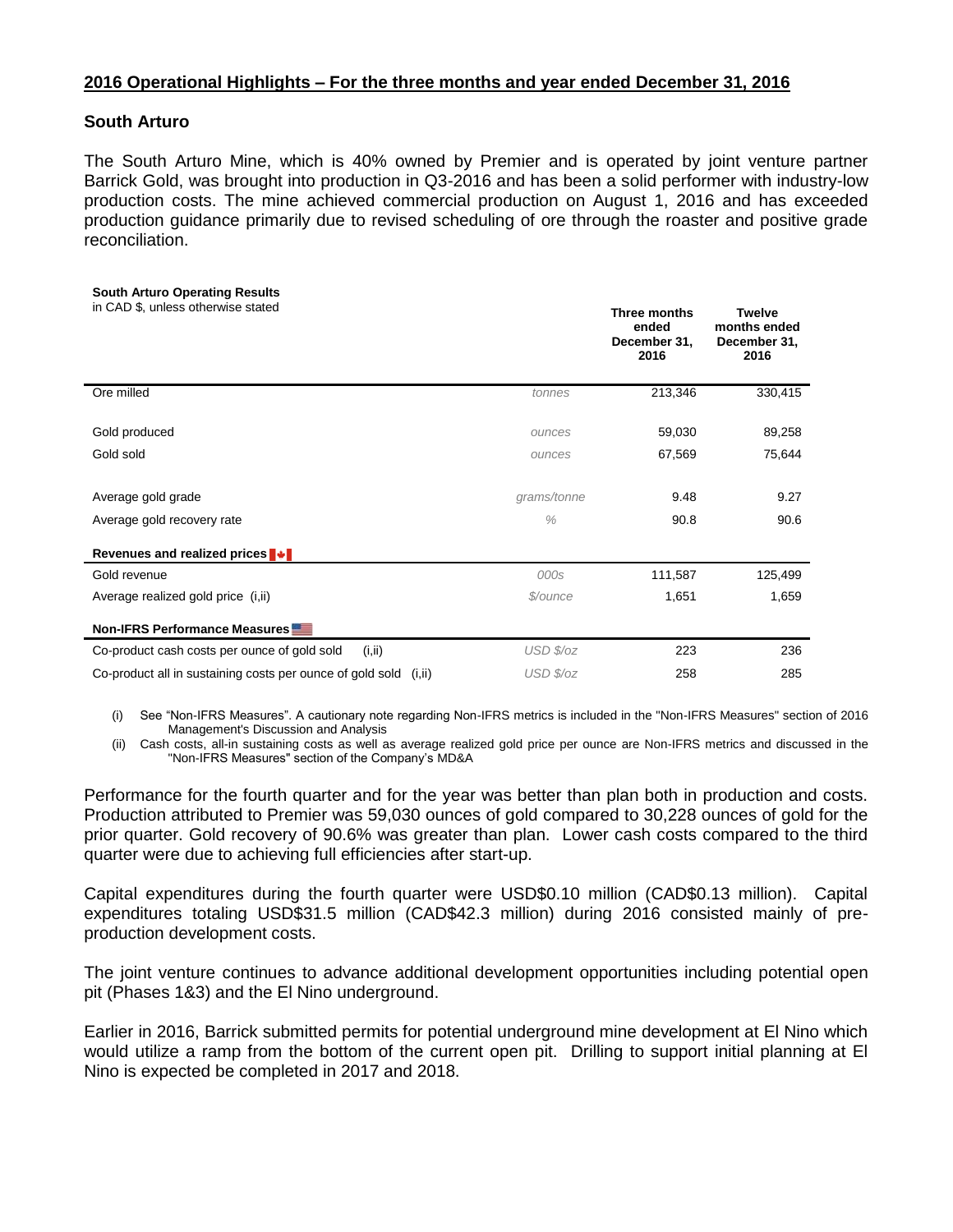### **Mercedes**

The acquisition of the Mercedes Mine located in Sonora, Mexico closed on September 30, 2016. Production during the fourth quarter was 22,481 ounces of gold and 98,401 ounces of silver. Costs for the quarter, on a co-product basis, remained under budget with average all-in sustaining costs coming in at USD\$811 per ounce of gold and USD\$11 per ounce of silver.

#### **Mercedes Operational Results**

in CAD \$, unless otherwise stated

| in CAD \$, unless otherwise stated                                       |             | Three months<br>ended December<br>31, 2016 (i) | <b>Twelve months</b><br>ended<br>December 31,<br>2016 (i) |
|--------------------------------------------------------------------------|-------------|------------------------------------------------|-----------------------------------------------------------|
| Ore milled                                                               | tonnes      | 175,007                                        | 175,007                                                   |
| Gold produced                                                            | ounces      | 22,481                                         | 22,481                                                    |
| Silver produced                                                          | ounces      | 98,401                                         | 98,401                                                    |
| Gold sold                                                                | ounces      | 14,619                                         | 14,619                                                    |
| Silver sold                                                              | ounces      | 65,380                                         | 65,380                                                    |
| Average gold grade                                                       | grams/tonne | 4.27                                           | 4.27                                                      |
| Average silver grade                                                     | grams/tonne | 44.49                                          | 44.49                                                     |
| Average gold recovery rate                                               | $\%$        | 94.8                                           | 94.8                                                      |
| Average silver recovery rate                                             | $\%$        | 39.1                                           | 39.1                                                      |
| Revenues and realized prices ■ ◆                                         |             |                                                |                                                           |
| Gold revenue                                                             | 000s        | 23,521                                         | 23,521                                                    |
| Silver revenue                                                           | 000s        | 1,490                                          | 1,490                                                     |
| <b>Total revenues</b>                                                    | 000s        | 25,011                                         | 25,011                                                    |
| Average realized gold price (ii, iii)                                    | \$/ounce    | 1,609                                          | 1,609                                                     |
| Average realized silver price<br>(ii, iii)                               | \$/ounce    | 23                                             | 23                                                        |
| Non-IFRS Performance Measures                                            |             |                                                |                                                           |
| Co-product cash costs per ounce of gold sold<br>(ii, iii)                | USD \$/oz   | 690                                            | 690                                                       |
| Co-product all in sustaining costs per ounce of gold sold<br>(ii, iii)   | USD \$/oz   | 811                                            | 811                                                       |
| Co-product cash costs per ounce of silver sold<br>(ii, iii)              | USD \$/oz   | 10                                             | 10                                                        |
| Co-product all in sustaining costs per ounce of silver sold<br>(ii, iii) | USD \$/oz   | 11                                             | 11                                                        |
| By-product cash costs per ounce of gold sold<br>(ii, iii)                | USD \$/oz   | 656                                            | 656                                                       |
| By-product all in sustaining costs per ounce of gold sold<br>(ii, iii)   | USD \$/oz   | 785                                            | 785                                                       |

(i) Twelve month results include Mercedes Q4 2016

(ii) See "Non-IFRS Measures". A cautionary note regarding Non-IFRS metrics is included in the "Non-IFRS Measures" section of 2016 Management's Discussion and Analysis

(iii) Cash costs, all-in sustaining costs as well as average realized gold price per ounce are Non-IFRS metrics and discussed in the "Non-IFRS Measures" section of the Company's 2016 MD&A

Mercedes continued to deliver improved performance during the fourth quarter as a result of revised mine planning, operational improvements and reductions in the mine's cost structure. At the processing plant, Mercedes commissioned an oxygen injection system, resulting in an increase in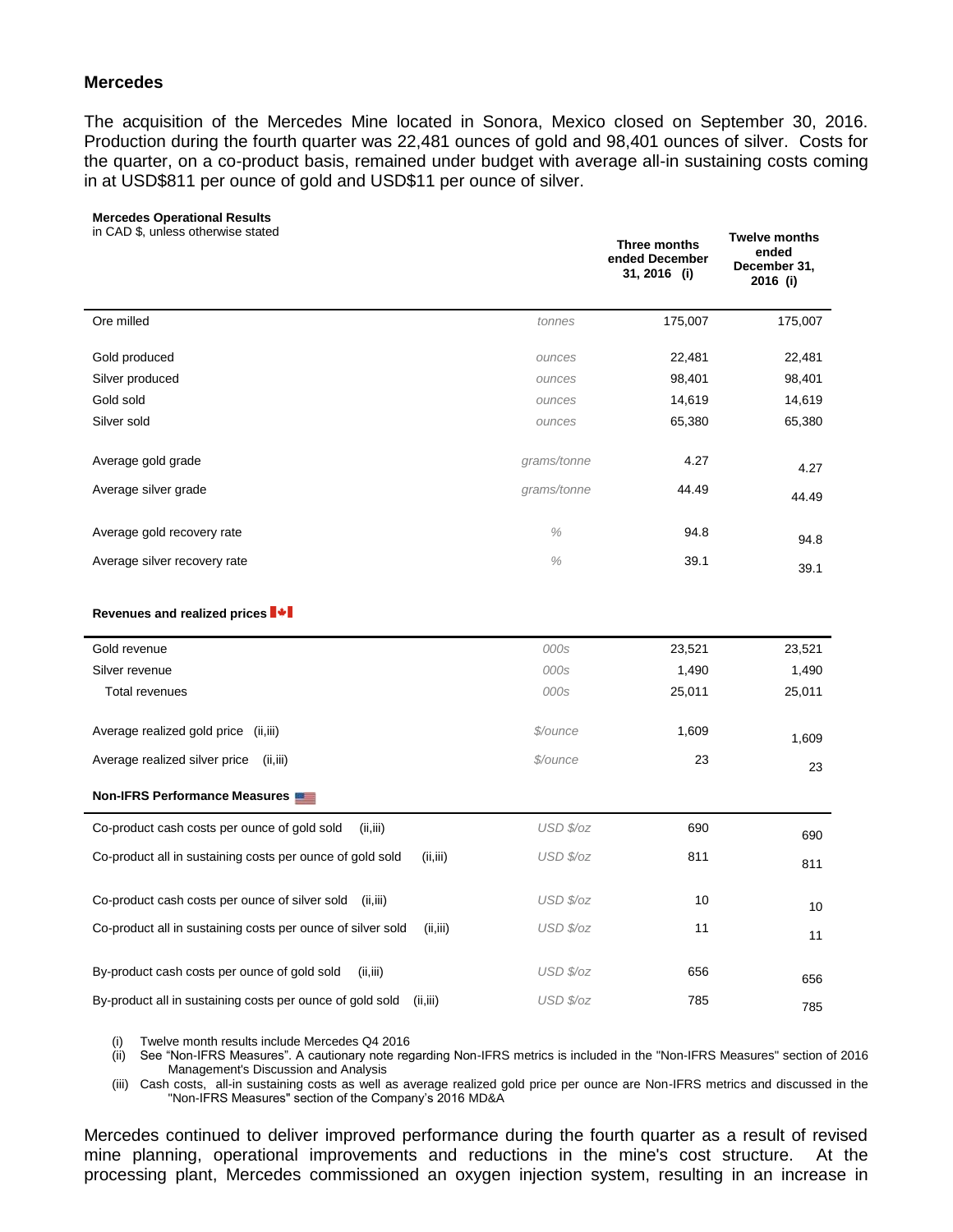recoveries for gold in the range of 1% and silver in the range of 4%. With a continued focus on business optimization and operating efficiencies, Mercedes delivered on expectations for 2016. Additional production initiatives, including development of the Diluvio deposit, are expected to positively impact the future mining rate at Mercedes.

Capital expenditures totaling USD\$5.3 million (CAD\$7.1 million) during the fourth quarter included USD\$1.1 million (CAD\$1.5 million) in underground sustaining mine development, USD\$0.5 million (CAD\$0.7 million) for heavy equipment, USD\$1.1 million (CAD\$1.5 million) for expansionary underground development and USD\$2.1 million (CAD\$2.8 million) in capitalized exploration.

Three drill rigs were active at site during the year, completing 27,442 metres in 135 holes, of which 8,532 metres in 44 holes was completed during the fourth quarter. Diluvio infill and extension drilling returned the best results. Several new vein zones that were identified proximal to existing mine workings will be the focus of early exploration during 2017.

Mercedes reported no Lost Time Injuries during 2016. Management would like to recognize and congratulate mine management, employees and contractors for the achievement of this important milestone.

## **McCoy-Cove**

A total of 9,370 metres of drilling was completed on the McCoy-Cove property during the fourth quarter, including 4,067 metres of core drilling and 2,322 metres of pre-collar rotary drilling in 14 drill holes in and near the GAP target area. A total of 22,199 metres of drilling was completed during the year.

| <b>Property</b><br><b>Deposit</b><br><b>Participating Interest</b> | <b>Cut-off Category</b> | Resource<br>Category | <b>Tonnes</b><br>(Mt)    | <b>Gold Grade</b><br>$(q/t \text{ Au})$ | <b>Gold Ounces</b><br>(000's) |
|--------------------------------------------------------------------|-------------------------|----------------------|--------------------------|-----------------------------------------|-------------------------------|
| McCoy-Cove<br>Helen/CSD GAP/2201                                   | Underground             | Measured (M)         | $\overline{\phantom{0}}$ |                                         |                               |
|                                                                    |                         | Indicated (I)        | 0.61                     | 11.55                                   | 228                           |
| 100%                                                               |                         | Subtotal M & I       | 0.61                     | 11.55                                   | 228                           |
|                                                                    |                         | Inferred             | 3.38                     | 12.17                                   | 1.322                         |

Table 1 – Resource Estimate, McCoy-Cove Property

\*See Press Release dated March 21, 2017 for the details and assumptions of the mineral resource estimate.

The Company is working toward completing a Preliminary Economic Assessment ("PEA") in the second half of 2017. The Cove-Helen Underground Exploration Plan of Operations ("PoO"), which was approved in 2013, grants Premier the option to pursue an underground exploratory drill program as well as test mining in the Helen Zone. Premier has initiated preliminary engineering, dewatering and baseline studies to advance the underground exploration PoO toward development. Optimization and validation of the dewatering scenario is ongoing, and includes a pump test planned for the first half of 2017 to confirm dewatering rates prior to completing the PEA in the second half of 2017.

### **Greenstone Gold Mines**

The Hardrock Feasibility Study was released in November, 2016. Approximately USD\$23.4 million (CAD\$31.0 million) was spent by Greenstone Gold during 2016 on a range of exploration and project development activities including USD\$2.1 million (CAD\$2.8 million) on exploration. Exploration activity during the year included orientation till sampling programs, line cutting, core re-logging and orientation geophysical surveys. A comprehensive review of historical geological, geophysical and geochemical datasets and an IP geophysical study to supplement and upgrade existing data was also conducted.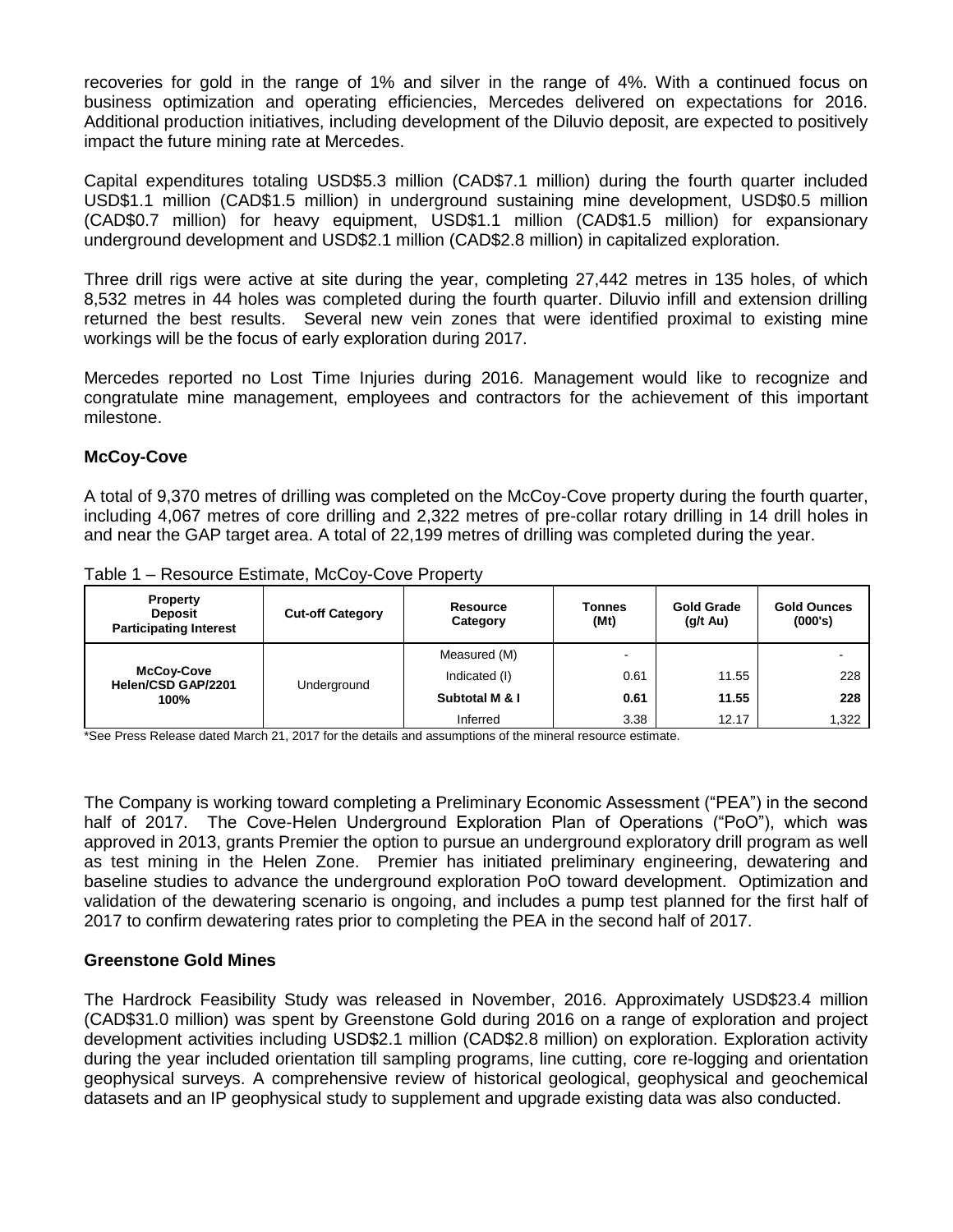# **Hasaga**

A total of 2,974 metres of drilling was completed at Hasaga during the fourth quarter, bringing the year to date total to 48,197 metres. In addition to drilling, a program of bulldozer stripping, mapping and channel sampling continued through the quarter.

An initial mineral resource estimate (see Table 2 below) was released in January of 2017.

| Table 2 – Resource Estimate, Hasaga Property |  |  |
|----------------------------------------------|--|--|
|                                              |  |  |

| <b>Property</b><br><b>Deposit</b><br><b>Participating Interest</b> | <b>Cut-off Category</b> | Resource<br>Category | Tonnes<br>(Mt) | <b>Gold Grade</b><br>$(g/t \, Au)$ | <b>Gold Ounces</b><br>(000's) |
|--------------------------------------------------------------------|-------------------------|----------------------|----------------|------------------------------------|-------------------------------|
|                                                                    |                         | Measured (M)         |                |                                    |                               |
| <b>Red Lake District</b><br>Hasaga                                 | Open Pit                | Indicated (I)        | 42.29          | 0.83                               | 1,124                         |
| 100%                                                               |                         | Subtotal M & I       | 42.29          | 0.83                               | 1,124                         |
|                                                                    |                         | Inferred             | 25.14          | 0.78                               | 631                           |

\*see Technical Report dated December 30, 2016 and press release dated February 24, 2017

## **Goldbanks**

Two holes were drilled for a total of 1,306 metres on the Goldbanks property during the fourth quarter and for the year. Both drill holes will be used to build a geological interpretation and model in advance of testing for high grade structures related to historical drill holes. Assay results included narrow high grade silver in one drill hole.

## **Alto Cristina**

Three holes were drilled for a total of 450 metres on the Alto Cristina property during the fourth quarter and for the year. These holes at 90 meter horizontal spacing were drilled to test the continuity of historical high grade intercepts in the Alto and Bajo vein structures. All drill holes hit the target horizons and ongoing drilling will continue to assess prospective vein zones on the property.

## **CEO Commentary**

Ewan Downie, President and CEO stated, "A well-executed ramp-up at the Arturo JV with Barrick delivered higher than budgeted mine grades and lower costs. This, combined with excellent performance delivered by the operating team at Mercedes, has resulted in an impressive first year of production and financial performance for Premier. 2017 will see increased annual production and the continued advancement of several new development initiatives".

### **2017 Guidance**

The Company is currently targeting between an aggregate of 125,000 and 135,000 ounces of gold production for 2017 from its operations at South Arturo and the recently acquired Mercedes Mine in Sonora, Mexico.

The Mercedes Mine is also expected to produce 325,000 to 350,000 ounces of silver during 2017.

Production estimates for 2017 are derived from life of mine operating plans prepared on the basis of mineral reserves associated with each property. Assumptions underlying 2017 gold production estimates for South Arturo and Mercedes are presented in the table below.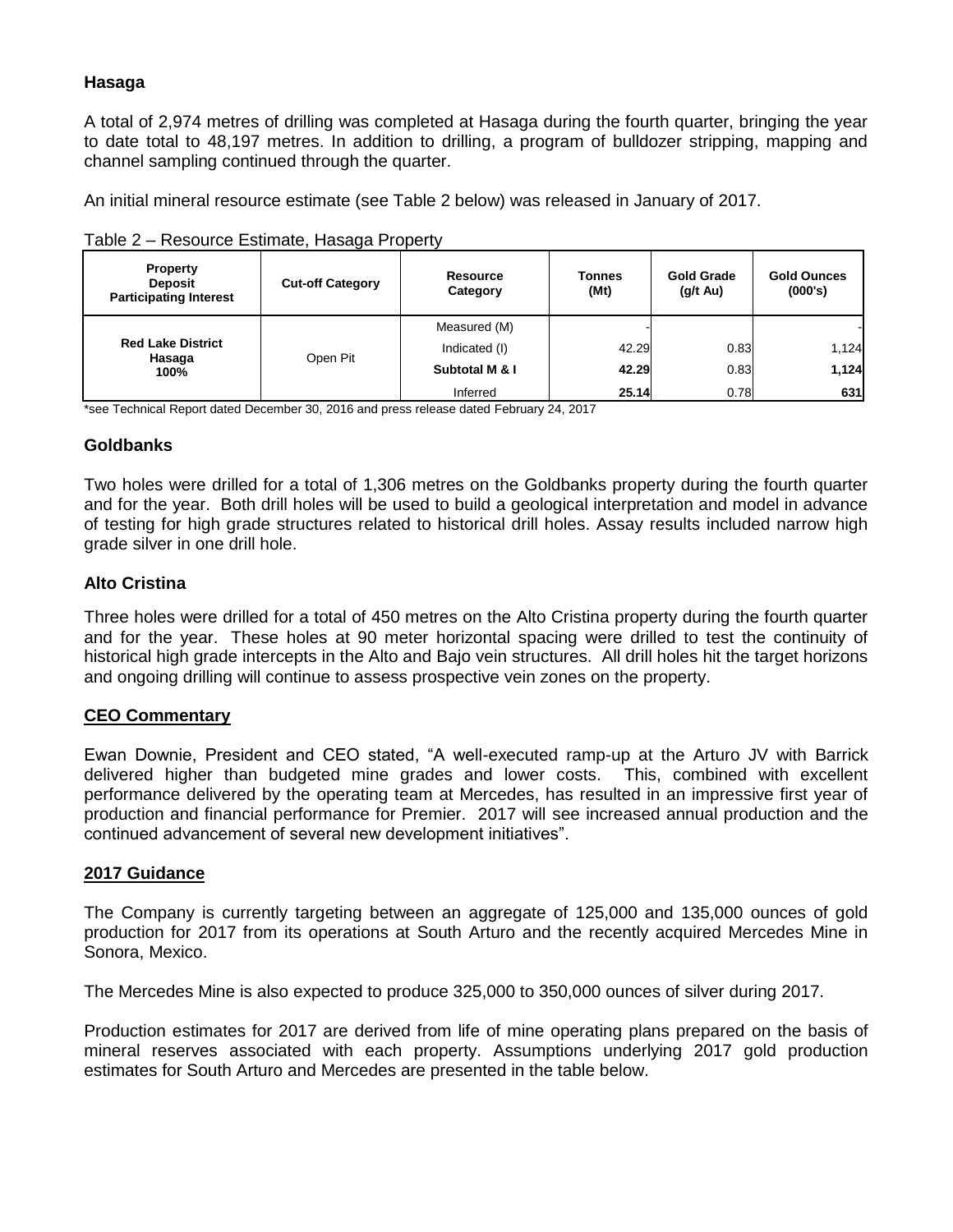| USD, unless otherwise<br>noted | Guidance 2017                    |                                             |                            |                       |  |  |
|--------------------------------|----------------------------------|---------------------------------------------|----------------------------|-----------------------|--|--|
| Mine                           | <b>Gold Production</b><br>ounces | <b>Realized Gold Price</b><br>per ounce (i) | Cash Cost per<br>ounce (i) | AISC per ounce<br>(۱) |  |  |
| South Arturo                   | 40,000 - 45,000                  | \$1,250                                     | \$440 - \$470              | $$450 - $480$         |  |  |
| Mercedes                       | 85,000 - 90,000                  | \$1,250                                     | \$680 - \$710              | $$810 - $840$         |  |  |
| <b>Consolidated</b>            | $125,000 -$<br>135,000           | \$1,250                                     | $$580 - $610$              | $$660 - $690$         |  |  |

## **Premier Gold Mines 2016 Fourth Quarter and Full-Year Results - Conference Call**

The Company will host the 2016 Fourth Quarter and Full-Year results conference call and webcast Friday, March 24, 2017 at 10:00 am EDT.

## **Q4 and Full-Year 2016 Results Conference Call Information**

Toll Free (North America): 1-888-231-8191 International: 1-647-427-7450 Conference ID: 79074602

### **Webcast Link**

<http://event.on24.com/r.htm?e=1376635&s=1&k=C5DB7DE53A0CCFF952BCBFC8ACCFFE79>

The webcast replay will be available 1:00pm EDT on March 24, 2017 until 11:59 pm EST on March 31, 2016.

### **Conference Call Replay**

Toll Free Replay Call (North America): 1-855-859-2056 International Replay Call: 1-416-849-0833 Passcode: 79074602

The conference call replay will be available from 1:00pm EDT on March 24, 2017 until 11:59 pm EST on March 31, 2016.

Stephen McGibbon, P. Geo., is the Qualified Person for the technical information contained in this press release and is a Qualified Person within the meaning of National Instrument 43-101. .

**Premier Gold Mines Limited** is a gold producer and respected exploration and development company with a high-quality pipeline of precious metal projects in proven, accessible and safe mining jurisdictions in Canada, the United States, and Mexico.

### **Non-IFRS Measures**

The Company has included certain terms or performance measures commonly used in the mining industry that are not defined under International Financial Reporting Standards ("IFRS") in this document. These include: earnings before interest, tax, depreciation, amortization (EBITDA), cash cost per ounce sold, all in sustaining cost ("AISC") per ounce sold and average realized price per ounce. Non-IFRS measures do not have any standardized meaning prescribed under IFRS, and therefore, they may not be comparable to similar measures employed by other companies. The data presented is intended to provide additional information and should not be considered in isolation or as a substitute for measures prepared in accordance with IFRS and should be read in conjunction with the Company's consolidated financial statements. Readers should refer to the Company's Management's Discussion and Analysis under the heading "Non-IFRS Measures" for a more detailed discussion of how such measures and are calculated.